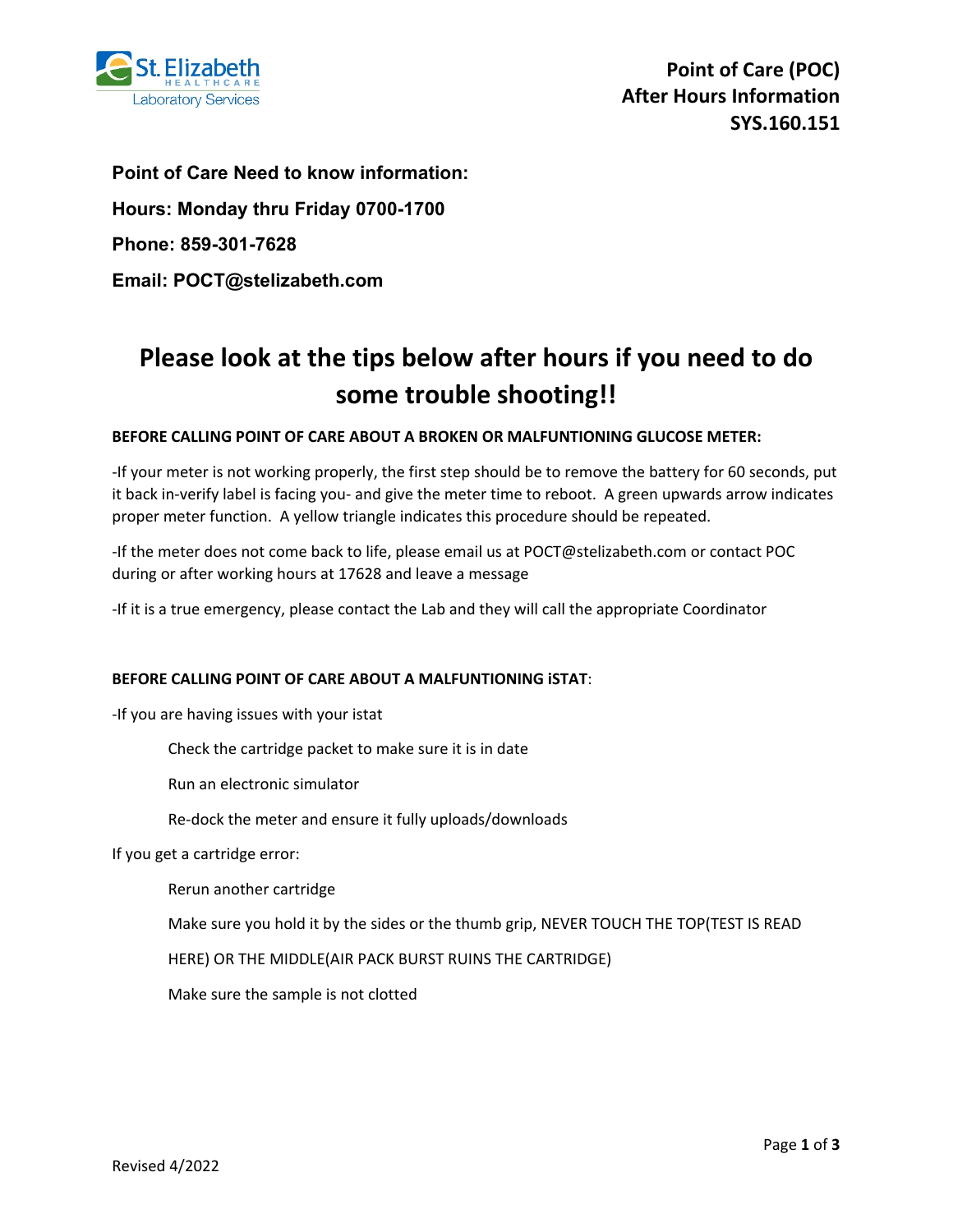

### **BEFORE CALLING POINT OF CARE ABOUT A MALFUNCTIONING Clinitek**:

1. If the picture of the UA test strip is missing from the main menu screen, then the 2 levels of Kenlor controls must be run and must pass in order to perform patient testing.

2. The test table insert should be clean of debris and can be wiped with an alcohol prep. When placing the test strip on the test table, the strip must rest all the way to the top of the test table insert.

3. The entire test table can be removed from the instrument and the WHITE Calibration Bar can we rinsed with water and wiped with a soft lint free cloth. Reinsert and turn instrument off/on for it to reset.

Ensure QC is MIXED and not expired! Get a new vial of QC if needed.

#### **BEFORE CALLING POINT OF CARE ABOUT A MALFUNCTIONING Coaguchek:**

Clean strip guide

Remove/replace batteries

Verify chip code for strips match strips in use

Verify chip code for QC matched QC in use.

If instrument has locked screen, it is necessary to run the 2 levels of Liquid Quality Controls. If the department is in need of this QC it can be found in the main Point of Care office at Edgewood and Security can allow access.

## **BEFORE CALLING POINT OF CARE ABOUT A MALFUNCTIONING ABL Flex Plus 90:**

Verify if calibration or QC issue. QC or calibration issues have yellow or red on the stoplight

Yellow light: Identify if it is a calibration or QC issue and run accordingly

Red light: Identify if it is a calibration or QC issue and run accordingly or Call POC at 1-7628.

Verify sensor cassette and solution pack have reagent left and are not expired.

Radiometer Technical Services is available 24/7. Phone numbers and IDs are located on each instrument.